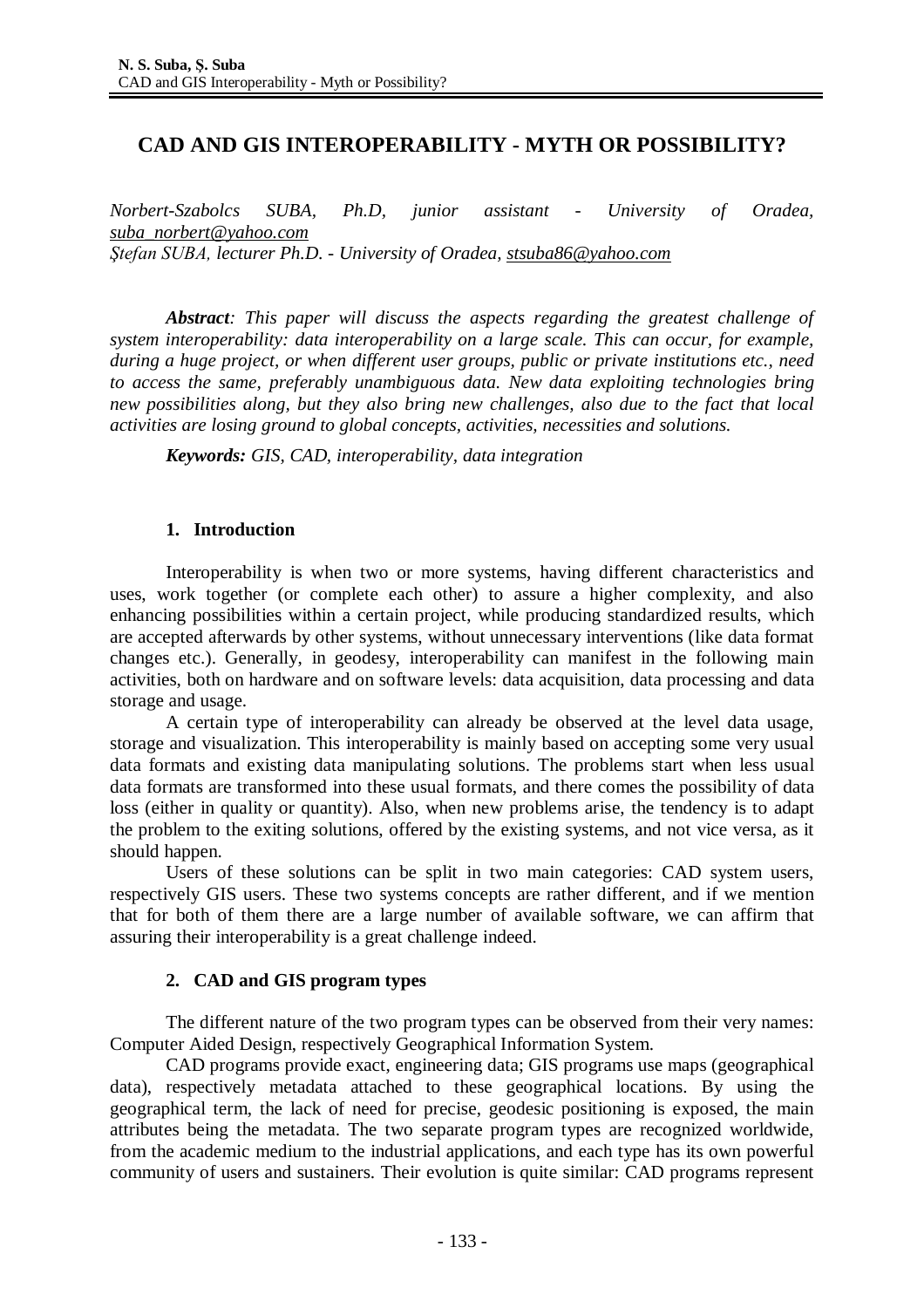the transition from technical drafts to computer design, whereas GIS represents a similar approach, in case of maps and charts. This parallel nature of the program types is unique in an era of convergent technologies.

Recent developments in IT, respectively the adaptation to different necessities extended the possibilities these software offer. The necessity for their interoperability has been identified years ago. However, most of the users still perceive CAD software being useful only for technical drawings, whereas GIS software only for mapping. In reality, things are different, respectively there is a possibility of data exchange between the two software types. But then again, there are also some conceptual differences between the two of them.

Leaving the terminology aside, we can affirm that the objectives laid out in the final product description will determine the nature of the software used. This decision can be made in different working phases:

- $\triangleright$  *at the level of an individual assignment*: depends on user requirement. The choice is simple, it is made by the "best tool for the current problem" principle. Generally, CAD software is suitable at high scale works (where details and precision is essential), whereas GIS programs are used for large scale works, where queries and thematic assignments over large areas are more important than the object level precision.
- $\triangleright$  *at project level*: the individual assignment loses ground in the favour of the working process, for which it contributes. Interoperability factors, as well as data transfer and integrity are becoming the main concerns. Users who contribute to the work process may have different qualifications and may use different programs, but it is important that they work at the same data resolution level, according to the product requirements.
- $\triangleright$  *at company level*: nowadays, no analysis can be considered complete without taking into account the economical factors [1]. CAD and GIS similarities may result in duplicate efforts of individuals or working groups within the same company. Without compelling monitoring, data may be created and stored in two separate systems (CAD and GIS). Moreover, these duplicate data may have different precision and level of detail. To avoid this, a data-centered approach is recommended during the working process.

From those mentioned above, the necessity of having a spatial database can be concluded. This will, on the one hand, assure the interoperability of these systems by offering a joint platform for the storage of geospatial data, and on the other hand, will prevent the existence of redundant and ambiguous data. The database then can be accessed by a standard program (usually a browser), which is available to each and every user (data access is done via intranet or internet), and it will provide the necessary data, no matter the working environment (CAD or GIS).

### **3. Geospatial databases**

So there is a necessity to assure CAD and GIS interoperability. Besides the facts mentioned above, data integration had another huge advantage: the analysis and usage of precise CAD data using advanced GIS functions. The foundation of this interoperability is a complex database.

Naturally, creating and maintaining these databases raises a series of other problems:

 *data acceptance and data quality:* it is important to use standards for data input in the mentioned databases, in order for these to operate correctly. The development of open source GIS software encourages large groups of individuals to create their own databases, with the possibility to integrate their data in databases that already exist. This can result in multiple, ambiguous data existence, because only surveyor engineers need to justify their positioning precision, others don't (and an important data quality measure is the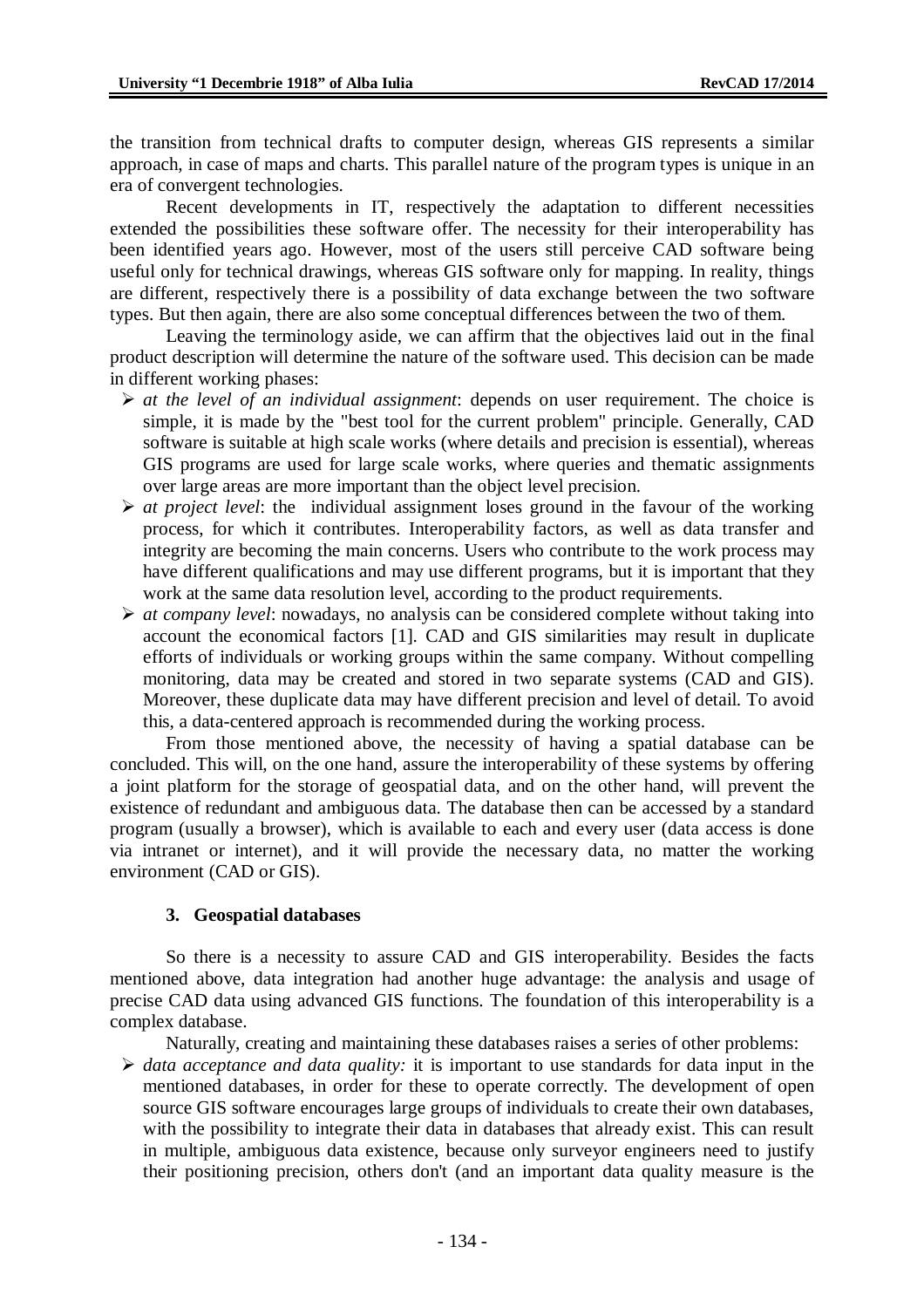precision indeed). Setting standards for data creation and acceptance is a must, but it's not enough.

- *maintenance and actualization:* another important aspect is the temporary accuracy [2] of the data. In order for someone to be able to use the data provided by these systems, it is essential to maintain the actuality of the data. An old, outdated database is just as useless as a database containing erroneously positioned data.
- *integrating the data in other systems:* living in an era of globalization, it is necessary that the database to be interoperable with other existing systems, in order to efficiently respond to data and information queries, no matter the location or the system used by the user. This is possible using a common language between databases: SQL. Using this, data queries and filtering can be done in order to obtain the desired data, regardless of the database type. It is obvious that, from the users' point of view, formulating the correct query is just as important as the quality of the data obtained.

Ignoring those mentioned above, respectively failing to ensure interoperability can lead to disastrous consequences. Not having precision standards, respectively lack of data integration (or lack of information about existing data) can lead to commanding and executing the same projects by different enterprises or even governmental agencies. This will result, on the one hand, in an enormous dissipation of (quite often public) funds, and on the other hand, will create an enormous data quantity. Having additionally in mind that there are quite some differences in data collecting methods of different groups, respectively knowing that there are multiple preferences for precision and detail level, as well as multiple preferences for the working process (CAD or GIS), an urgent need for data standardization can be observed, as well as the need for interoperability, in order to avoid the useless storage of erroneous and/or duplicate data, and to avoid using further financial resources to correct these errors or to redo the projects (from the data collection phase).

A correctly created and used database has a series of advantages:

- $\triangleright$  reduces data search time (assuming that there is just one, correct dataset), which will contribute to the speed and accuracy of decision making
- $\triangleright$  reduces the necessity of data conversion (conversion can result in loss of details or can lead to inefficiency)
- $\triangleright$  provides relevant, correct and timely data
- $\triangleright$  enhances the possibility of taking advantage of the data by using intelligent data visualization and analysis techniques.

Data-centered approach, data standardization, as well as data integration are all very important aspects. CAD and GIS program solutions, concepts and possibilities will change (they appear or disappear), but what remains, is the geospatial database.

# **4. Data integrity - present and future**

In the present, a huge number of practical examples of interoperability and data integration can be observed. The sad reality is, that interoperability often means just the usage of a multitude of layers for data presentation, respectively a failed attempt to maintain a single, correct and coherent data source.

Data integration is a common requirement nowadays. The preparations for the integration process must be made from de CAD/GIS data creation phase of the project, without expecting other interventions for this. Regardless of the aspects presented earlier, there still are CAD/GIS interoperability and data integration issues, mainly because of the following: